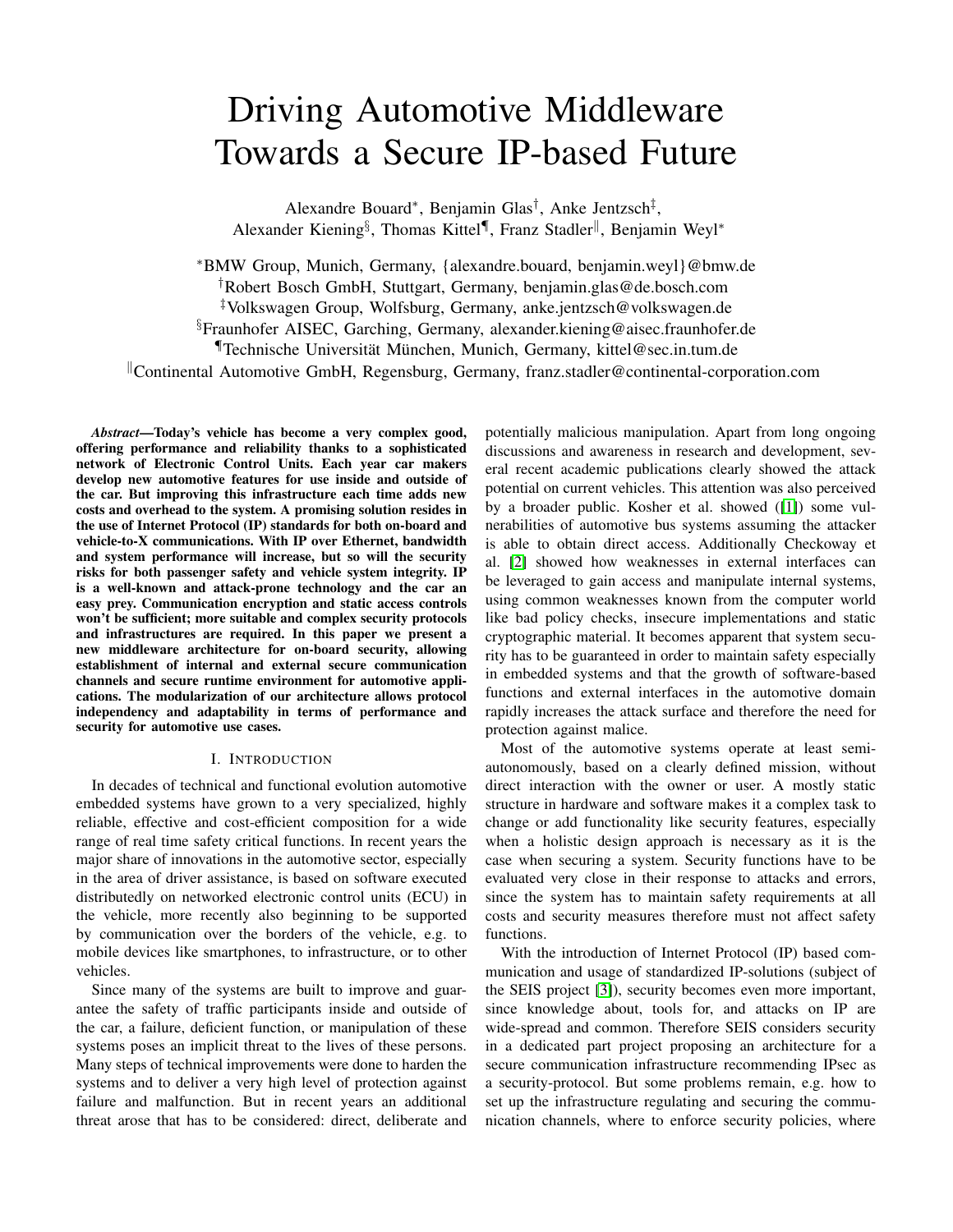and how to store secrets and cryptographic material securely, or where to enforce access control based on which criteria. Hence another work package inside the security part project of SEIS focuses on these questions with a middleware-oriented view, having the goal of establishing secure communications (internally and externally) and to ensure a secure runtime environment for applications with security properties tailored to the respective application, including authorization, authentication, integrity and confidentiality of data and communication. This paper presents the security architecture proposed by the latter work package.

The remainder of this paper is organized as follows. Section [II](#page-1-0) provides some background information on automotive security and next generation on-board networks. We then present in section [III](#page-1-1) our security architecture and concrete runtime functionality. The same section discusses error management and provides a description of our prototypes. Finally in section [IV](#page-7-3) we discuss some related work and conclude in section [V.](#page-7-4)

# II. SCOPE OF THIS WORK

<span id="page-1-0"></span>In this section we provide background information on automotive networks and security. We present relevant threats and the adversary model considered for this work.

## *A. Future Automotive Applications and Networks*

During the last decade, the car became a complex IT infrastructure. In several upper class vehicles, up to 80 ECUs are interconnected thanks to different proprietary bus systems like CAN, MOST or FlexRay. These bus systems have their own requirements, protocols and are not interoperable with each other. For the moment on-board communication mostly consists of simple control signals and the coupling between two different buses is achieved through complex translation gateways. Since the communication carries no routing information, the gateways are statically configured to translate and route every packet. On the contrary, communication between two IP networks relies on simple switches or routers and a suitable packet addressing at the data link or network layer and can allow dynamic routing features, since the packet header includes both source and destination. IP-based communication can simplify the on-board infrastructure and make the integration of external communication partners easier, e.g. for interaction with a back-end server, CE device integration over WLAN or LTE.

Future applications will exchange bigger and more expressive messages, e.g. complex models for radar environment perception or high-definition navigation maps. For the next generations of automotive applications, a significant bandwidth increase will be necessary in the near future. The solution of this challenge is not possible with current automotive communication technologies. An automotive variant of a 100 Mbit Ethernet is a serious candidate allowing such performances and a Gigabit Ethernet version could be soon available as well.

IP over Ethernet is apparently a good solution for automotive on-board communication; it complies with most automotive requirements and offers standards, directly adaptable for the car purpose [\[4\]](#page-7-5). Though, in order to properly administrate the on-board communication, a middleware offering an efficient abstraction layer for network management and security is required.

### *B. Security Threats for Automotive Middleware*

Automotive middleware threats are similar to the ones concerning traditional communication middleware and can be listed in three categories.

- 1) *Asset Corruption*: Attacks aim at modifying or destroying automotive data and services. They are usually resulting from software and implementation weaknesses (weak security mechanisms, injection of bogus packets) and allow unauthorized use of the service (discovery of wrong services, ECU memory modification, ECU flashing...).
- 2) *Information Disclosure*: Successful attacks result in unauthorized access to middleware assets (mostly data). Attackers aim at stealing automotive information from the driver (privacy infringement) or from the car manufacturer (industrial espionage). Both communication link and data storage units can be targeted.
- 3) *Service Interruption*: Here the service availability is affected. Attacks aim at making the service unusable or slower, they usually consist in resource exhaustion (jamming/flooding), unauthorized service deactivation or in producing errors and thereby delays in the system.

These threats are mainly posed by attackers or adversaries that are generally driven by motivations like theft of vehicles, obtaining features by fraud, illegal reuse of components, data manipulation or causing malfunctions.

## *C. Adversary Model*

Adversary models are essential for security risk analyses and can be formalized. As an example, the Dolev-Yao-model [\[5\]](#page-7-6) specifies an attacker with full control over the network who can intercept, modify and replay all messages.

Our adversary consideration bases on a mighty internal or external attacker with properties of the Dolev-Yao-model. We assume timely unrestricted access of attackers to the vehicle. We assume the attacker to be only polynomially bounded in computational power and storage, so that the current cryptographic primitives (like AES, RSA etc.) can be assumed to be secure, since there are no algorithms known to break them in polynomial time. Thus the assumed adversary cannot break strong cryptographic protocols or successfully guess random numbers. Due to the scope of our work, we restrict the attacker to software-based attacks so that he cannot physically tamper ECUs for e.g. memory content reading or flashing. Hardware-based attacks are in principle out of reach of middleware-based security mechanisms.

## III. SECURING THE MIDDLEWARE

<span id="page-1-1"></span>Previous work done within the SEIS Project [\[6\]](#page-7-7) motivated the necessity to classify automotive on-board communication regarding their characteristics and requirements. A model in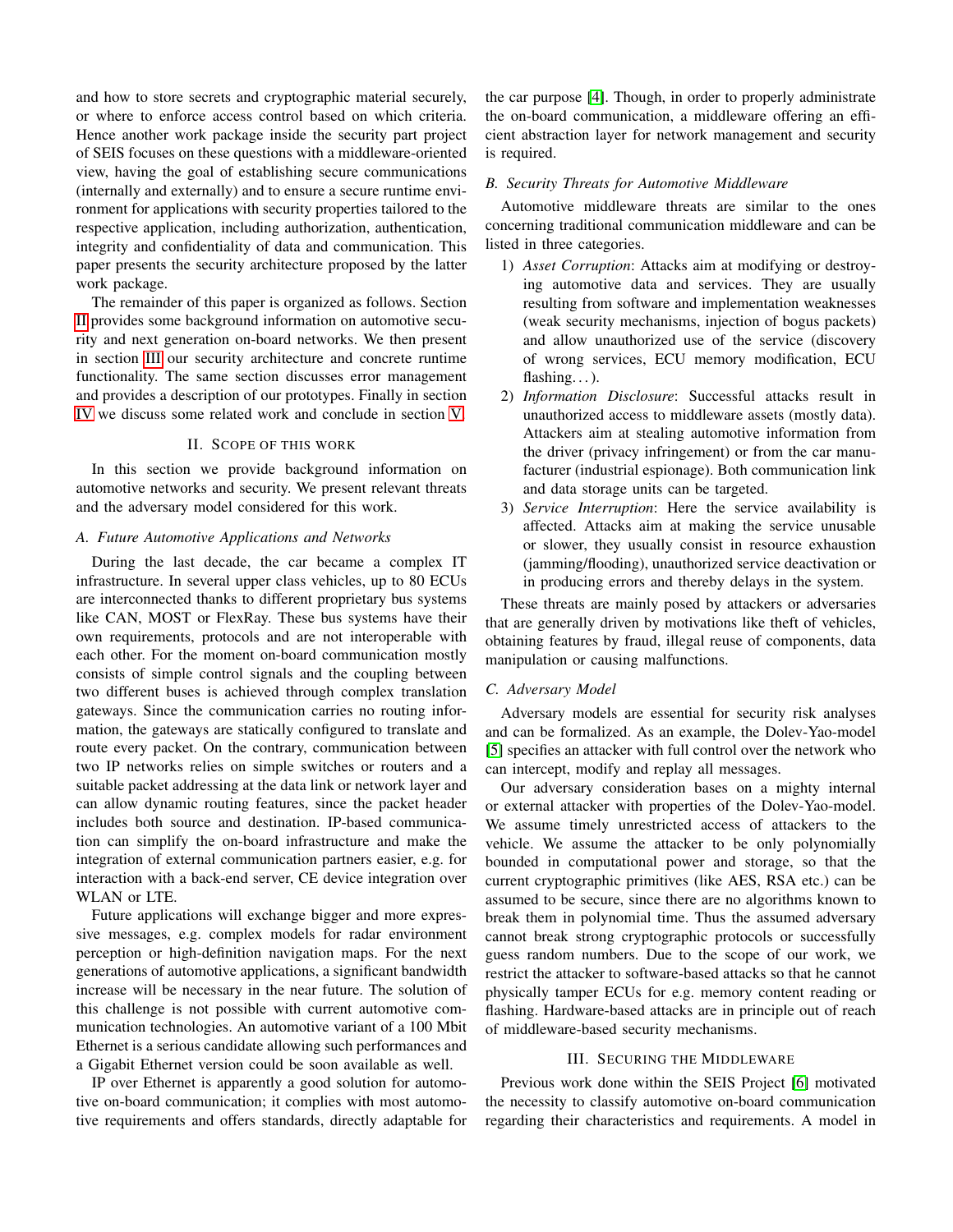three security zones was designed, highlighting the different security risks for the on-board network. Building on this work, the following section proposes concrete solutions to comply with the mentioned model.

# *A. Security Requirements*

With regard to the risks and challenges described above, our system should comply with the following requirements:

- *Functional requirements*: The security middleware should provide reliable on-board communication and propose performances at least similar to traditional automotive systems. Additionally, it should allow integration of external services running outside the car.
- *Communication requirements*: The security middleware should provide secure communication channels between ECUs. They should offer mutual authentication mechanisms and assurance of integrity and confidentiality for the exchanged messages depending on the application's needs. In the same way, the security middleware should adapt the secure channel when dealing with external communication.
- *Application runtime requirements*: The security middleware should assure integrity of every ECU platform. Access control to any ECU-resources shouldn't degrade the overall system performance, disclose secret information or endanger the passenger in any way.

# *B. Security Middleware Extension*

This paper presents a security middleware extension providing modular security services for automotive on-board networks. These security services provide the basis for secure applications runtime and establishment of secure communication channels. For the rest of this paper we define the abstract representation of these security services as security modules, independent from their implementation (present on several ECUs or not). The security extension communicates with the communication middleware through the Security Abstraction Layer and relies on security Plug-Ins included within the modules. The Plug-Ins are the concrete security mechanisms and communication protocols used by the system. This architecture is designed to offer scalability, flexibility and middleware protocol independency following some principles:

- *Suitable modularization*: each extension sub-component can be adapted and configured based on specific security requirements (e.g. use cases, considered security zones and additional functional information) and therefore will be optimally designed for its target purpose. Modularization allows the definition of different versions for each module offering an adapted choice of security Plug-Ins, for example a full- versus a light-security version.
- *Abstraction of security interfaces*: for a flexible integration of security services, suitable abstracted interfaces should be defined. They simplify the enforcement of security at each level (e.g. in the application and in the middleware at transport-, network- and physical-level).

• *Configurability*: The system should allow static and dynamic updates for configuration at the end of assembly or during system runtime.

Developing automotive applications with security in mind can be complex though. The proposed middleware extension aims at easing and automating this process: each application and communication should be mapped with a set of both functional and security-relevant requirements, that can be declared either in the middleware during service definition for static implementation or in application-level context data, transferable to the security services. The development of a security middleware allows the car manufacturer to mitigate the risk of potential security misconfiguration of the application.



<span id="page-2-0"></span>

## *C. Security Modules*

The SEIS security middleware extension consists of six modules integrated within the middleware and specialized for six different security purposes. Figure [1](#page-2-0) shows the interactions between modules and with the functional middleware- and application-layers. A more detailed description of each module follows later in this section. The modularization is based on a security management consisting of three layers:

- A security decision management and monitoring layer, in charge of the authorization process and the detection of security violation consisting of the Policy Management Module (PMM) and the Intrusion Management Module (IMM).
- A security layer responsible for the establishment and verification of secure communication channels: the Secure Communication Module (SCM) and the Authentication Management Module (AMM). This layer controls the session semantics of the security protocol and guarantees authentication, confidentiality and integrity of the exchanged messages according to the respective needs.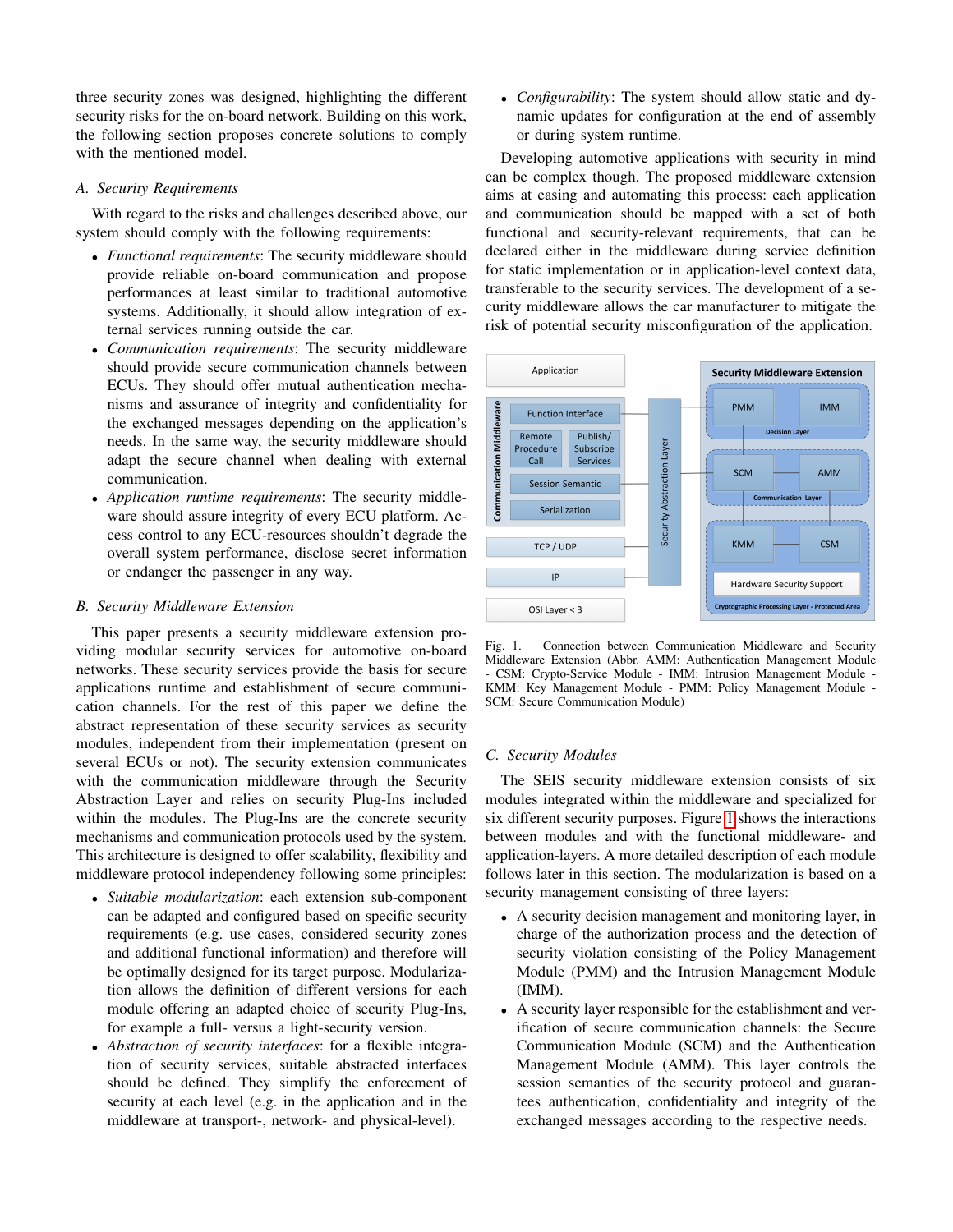• A layer in charge of trust anchoring and management of cryptographic processing. The Key Management Module (KMM) stores and administrates the keys and the Crypto Service Module (CSM) controls the process of encryption/decryption and generation/verification of authentication fields.

This modularization offers the possibility to take the hardware and software capacity of each ECU into account and allows to setup the security on both levels as necessary.

*1) Crypto Service Module (CSM):* Most of the security mechanisms used on different layers and by different applications are based on a couple of carefully chosen security primitives and algorithms which in turn are based on the usage of sensible, secret cryptographic data, like keys. Integrity, authenticity and confidentiality of these keys are basic assumptions for the security of the entire system so that these secrets have to be especially protected. In addition all mechanisms for security can only be as secure as the base primitives, their implementation, and the hardware and software they are executed on.

The CSM offers cryptographic services like encryption, decryption, digital signature generation and verification, processing of Message Authentication Codes (MACs), etc. based on various cryptographic primitives and algorithms. Calling entities and processes can parameterize the request to use the appropriate primitives and modes and also give data and keys via handles. Depending on the security properties (e.g. key storage, protected processing. . . ) and processing capabilities (especially asymmetric primitives tend to be resource intensive) of the respective ECU these services can be implemented locally or centrally, in the latter case the local request is relayed over the vehicle internal network using a secured channel (see SCM in section [III-C2\)](#page-3-0). The SCM therefore abstracts from the actual implementation and also location of processing.

The grouping of security processing as a service has several benefits. First of all the cryptographic processing is the only service in the system that needs direct access to secret cryptographic key material. All other entities and processes, even the actual authorized owners of the material and credentials only need a key identifier/handle to point out the key to use to the CSM. So all internal communication and parameter transmission can be done with key handles instead of keys in plain text, reducing the need for confidentiality and mitigating the risk of disclosure. The actual key is only communicated between CSM and KMM (see section [III-C4\)](#page-4-0) using a specially protected channel. Ideally this can be done by integration of CSM and KMM in one protected environment (e.g. on an Hardware Secure Module - HSM).

A second benefit is that implementation of cryptographic algorithms can be pooled. So it is easier to maintain and enforce secure programming guidelines (e.g. also for protection against side-channel attacks) to make sure correct and secure processing, locate the implementation to suitable platforms and make use of hardware support or acceleration if available. As the entity responsible for crypto services the CSM is a crucial part of the trust anchoring of the overall system. Also maintenance of algorithms and adding of new primitives can be done more centrally for a better Crypto-Agility. In addition the processing shall be done in a secure, isolated environment. Approaches may e.g. include secure virtualization with hypervisors and strong seperation of memory. If further protection mechanisms like a dedicated HSM [\[7\]](#page-7-8), [\[8\]](#page-7-9) are available, security can be improved by using dedicated, access restricted processing units only for secure processing. For resource-intensive primitives like asymmetric algorithms (e.g. RSA [\[9\]](#page-7-10) or ECC [\[10\]](#page-7-11), [\[11\]](#page-7-12)) and especially for real-time environments hardware acceleration may be necessary and also part of the HSM.

<span id="page-3-0"></span>*2) Secure Communication Module (SCM):* In current and even more in future vehicular networks, new functionality is often realized by interconnecting functions that are distributed across numerous ECUs. Communication relationships are being formed to facilitate information exchange and remote function invocation. These relationships have use case specific requirements of communication reliability, bandwidth and also security. In order to avoid applications implementing their own custom communication mechanisms, the ECUs' middleware often provides the necessary infrastructure. Traditionally, these mechanisms seldomly cover the applications' security requirements and leave this task to custom application layer solutions. As implementing security mechanisms is non-trivial and thus error-prone, this should be avoided.

It is the purpose of the SCM to solve this problem at the middleware layer and provide transparent access to communication services that meet the applications' specific security requirements. The SCM hides as much complexity from the application as possible by offering an API that is based on the standard POSIX [\[12\]](#page-7-13) socket API. If an application for example wants to establish a secure communication relationship, it invokes a function called *openSecConnection* and passes the desired security requirements as parameters. These requirements encompass connection properties such as whether the transmission has to be authentic, integrity-protected, or confidential, as well as the security credentials to be used. Additionally, a set of actual security mechanisms that are to be used can be set. The specification of the security requirements is optional. If nothing is specified by the application, the SCM contacts the PMM to query for the configured standard security policy for such a connection.

In order to create a holistic security solution, the SCM integrates with the middleware's other security modules. This includes mainly the modules AMM to facilitate the authentication process while establishing a secure connection, the CSM to perform the applied cryptographic calculations and the KMM to access the necessary cryptographic keys. In order to comply with the ECU's configured security policies, the SCM cooperates with the PMM. Section [III-D](#page-5-0) depicts the internal message flow among the involved security modules while sending a message.

*3) Authentication Management Module (AMM):* Responsible for the authentication process of every internal and external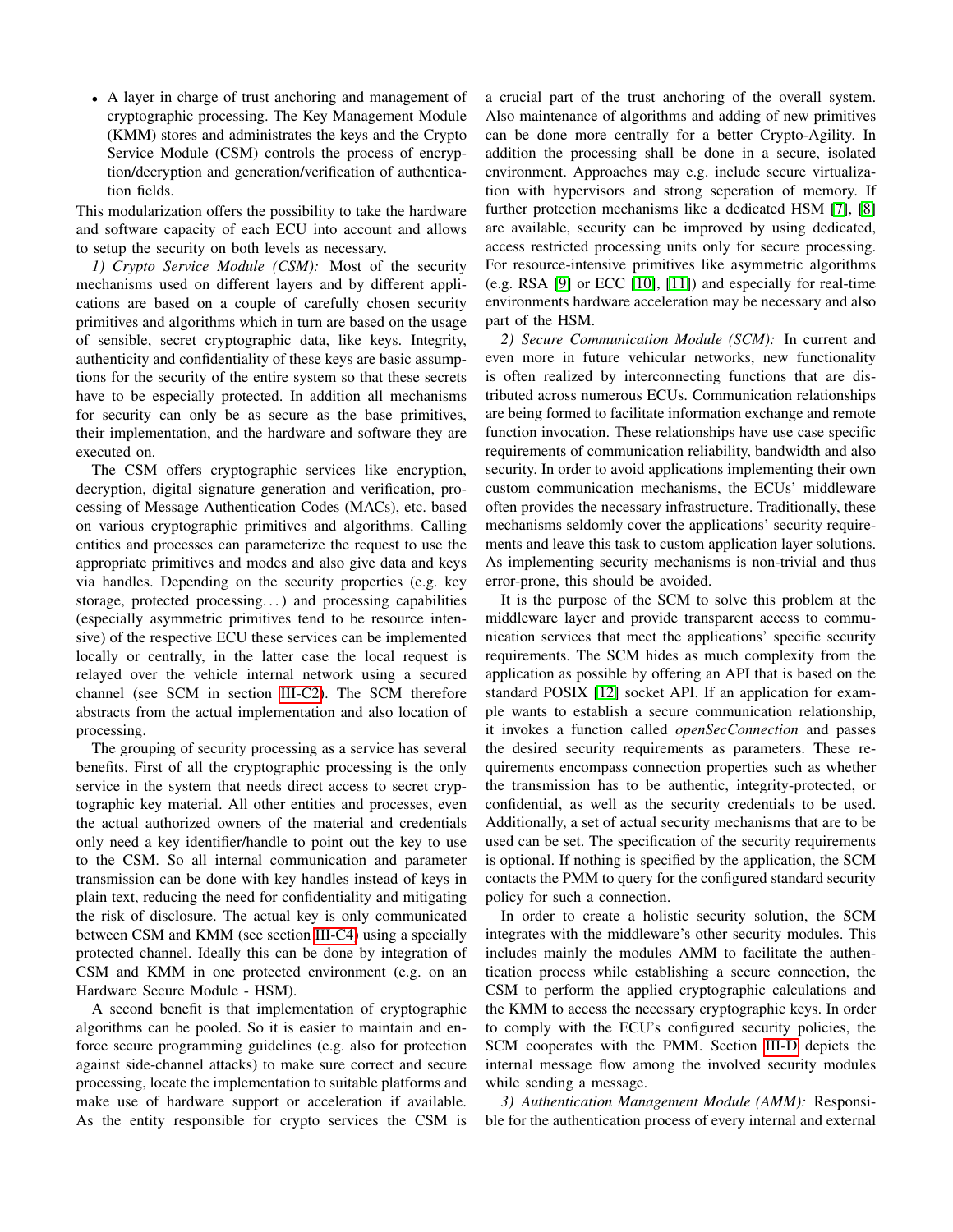entity, the AMM tasks can be separated in two parts: Accountant and Enforcer. Implemented on every ECU establishing authenticated communication, its main role is to support the SCM with the communication security management.

First as accountant, the module maintains a mapping of every entity's authentication, i.e. status of the process, associated protocol and security token ID. Its role also includes revoking and managing the generation of new tokens (certificates or authentication tickets). Besides, it can support the IMM with analysis of patterns related to the authentication process. This module can be extended for vehicle-to-X (V2X) communication with privacy mechanisms (for pseudonym management) and modules for hardware based remote attestation.

For all the considered protocols (IPsec, TLS/SSL, DTLS) authentication plays an essential role to authenticate the peer and to give proof of origin for every exchanged data frame. As enforcer, the AMM's task is synchronization of KMM and CSM for appropriate generation and verification of the authentication fields (e.g. digital signature or HMAC).

<span id="page-4-0"></span>*4) Key Management Module (KMM):* The KMM provides access to cryptographic keys that are necessary for executing cryptographic operations. To guarantee a high level of security, the KMM is tightly integrated with the CSM - both together forming a special trusted zone as depicted in figure [2.](#page-4-1) Cryptographic keys are to be used in this zone exclusively and are not permitted to leave this zone. If applications or modules of the middleware request access to keys, the KMM only provides indirect access via handles. These handles can be used to invoke cryptographic functions of the CSM. As the CSM is part of this trusted zone, it can use the provided handles to retrieve the necessary keys from the KMM and perform the requested operations.



<span id="page-4-1"></span>Fig. 2. Collaboration of CSM and KMM in secure environment. Keys are never communicated in plaintext outside this protected area.

One of the purposes of the KMM is to hide the actual key storage mechanism from the requesting party. As cryptographic keys are to be considered critical information, they have to be properly secured. However, implementation depends on the actual capabilities of the underlying ECU. For example, if an ECU is physically equipped with a Hardware Security Module (HSM), this can (and should) be used to properly encrypt the key storage and keep the storage encryption key secure. If this is not the case, the KMM has to implement other measures to protect the keys in the ECU's flash memory. It is clear that these alternatives are less secure and just increase the effort an attacker has to take.

As the automotive industry is very cost driven, the equipment with HSMs is expected to be kept to a minimum. If an ECU is equipped with an HSM, it can offer specialized services based on the HSM to other ECUs. One of these can be to provide a secure storage for cryptographic keys. Such a key server can store cryptographic keys that are too critical to be stored locally in potential insecure flash memory. This key server can be transparently integrated into the local KMM to hide the additional complexity of remotely requesting access to cryptographic keys.

*5) Policy Management Module (PMM):* As pointed out in the name, this module is in charge of the policy decision process for every application and security service. Its role is mostly consultative; the requester has to enforce the decision itself. However with support of the IMM, the enforcement can be monitored and appropriate reactions (e.g. process isolation, recovery process) can be taken in case of a security issue. The PMM is implemented on every ECU requiring the enforcement of a security decision. It should locally dispose of all the necessary policies and context information in order to minimize the risk of error and latency. A central interface is responsible to deploy the policy and security configuration (firewall rules, virus signature database) at the end of assembly and update these policies during functional runtime with localized policy updates while the car is stopped.

Designing policy management models for complex and time-critical systems like cars can be challenging, trade-offs between policy expressiveness and processing performance have to be made. In order to limit the latency and risk of errors we designed two policy formats [\[13\]](#page-8-0). The first one at the middleware-level defines the authorized communication between pre-defined internal services and over specific security protocols, whereas the second, more expressive, provides constraints evaluation possibilities (time, location, user ID) and is particularly adapted for not-time-critical applications with user interaction or integration of external services (CE device, back-end server).

*6) Intrusion Management Module (IMM):* The IMM aims to defend the system against external tampering or targeted attacks on single or multiple ECUs within the car. It is a distributed module, in which the different implementations of the IMM inside the middleware of different ECUs work together. The different ECUs do not have to run the same implementation of an IMM. It is even suggested to use different implementations on different types of ECUs. The cooperation can be seen as a distributed intrusion detection (or prevention)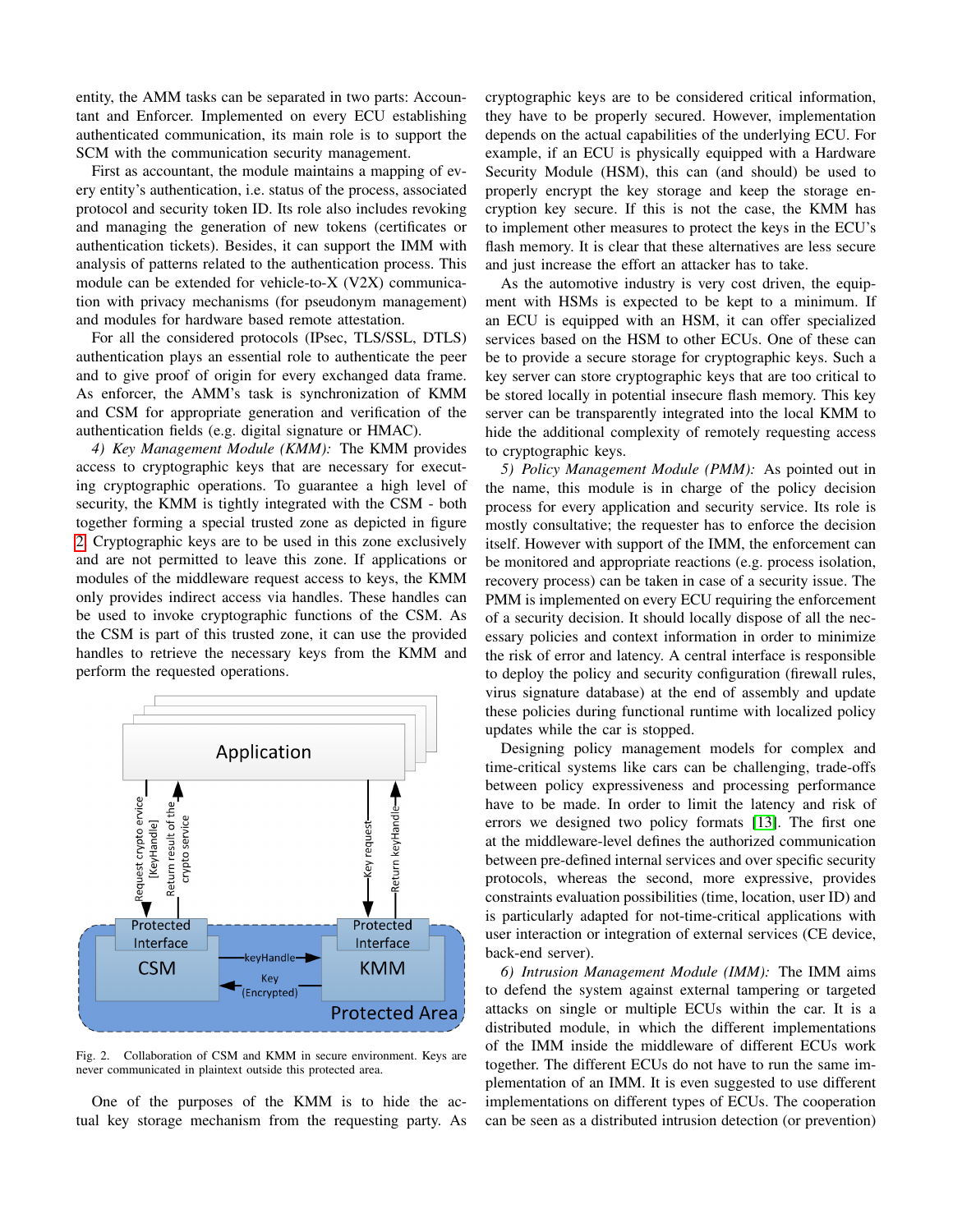

<span id="page-5-1"></span>Fig. 3. Use-case: Open connection & data sending

system within the automotive middleware. All collected data can be aggregated on central nodes, where further analysis is performed and further decisions on countermeasures are considered. As a countermeasure the system can, for example, decide to send warnings to the driver or notify the car manufacturer about a distributed attack [\[14\]](#page-8-1).

The IMM has no specific external dependencies to collect its data. However its senses can be extended with information forwarded by other modules within the security middleware. The AMM could, for example, inform the IMM about authentication errors, the PMM could forward policy infringements and the SCM could forward attempts to open insecure connections.

Like in the world of customer electronics there are multiple ways of implementing intrusion detection systems. For a detailed description see [\[15\]](#page-8-2). To adapt the needs of the ECU (data intensive multimedia service or safety-critical sensor) the IMM is able to implement different mechanisms to detect tampering with the system. Signature-based detection or remote attestation on a power constrainted ECU. A routing ECU, like the cars security gateway, could implement its IMM by inspecting network traffic.

In addition to the common types of host-based and networkbased intrusion detection, a further type of intrusion detection is interesting in the automotive environment: Introspectionbased Intrusion Detection [\[16\]](#page-8-3). An introspection-based IDS is able to inspect the state of an ECU from an external point of view. It is particularly interesting with virtualized ECUs. The IDS on the physical ECU is then able to use information from the hypervisor to make assumptions about the monitored ECUs internal state.

Within the proposed IMM architecture a host-based or introspection-based intrusion detection module should be placed on every ECU, whereas important ECUs also should be integrated into the attestation process by requiring periodic remote attestations [\[17\]](#page-8-4). Furthermore the architecture suggests

to apply network-based intrusion detection to all routing ECUs within the system.

*7) Security Abstraction Layer (SAL):* The SAL provides a logical interface linking applications and communication middleware to its security extension. A generic API [\[13\]](#page-8-0) accessible from the application and middleware allows the developers to query access control decisions or to transmit requirements (abstract or not) relative to the communication security. The SAL is in charge of resolving the dependencies relative to the security modules, the communication middleware and their different versions.

Inversely, the SAL provides the security services with interfaces on several layers of the ISO-OSI model to allow an efficient integration of the security plug-ins at both applicationand middleware-level.

# <span id="page-5-0"></span>*D. Functional Use Case for the Security Extension Management*

As we described the proposed security extension in the previous section, we will now demonstrate its usage by explaining a functional use case. We consider the connection establishment process and sending of data to a server through a secure connection. The connection established is bidirectional, although it is used unidirectionally in the following example. We assume that the server is already configured to receive the intended connection and the server socket is already opened using the corresponding function of the security middleware. The server functionality is analog to the client side flow path shown in this example.

The process of secure connection establishment is also shown in figure [3.](#page-5-1) In order to establish a secure connection the application initiates the security s *openSecConnection* function which initiates a process consisting of four different steps. An application optionally can provide the desired connection properties as parameters to the function call. If the application does not provide connection properties, these are requested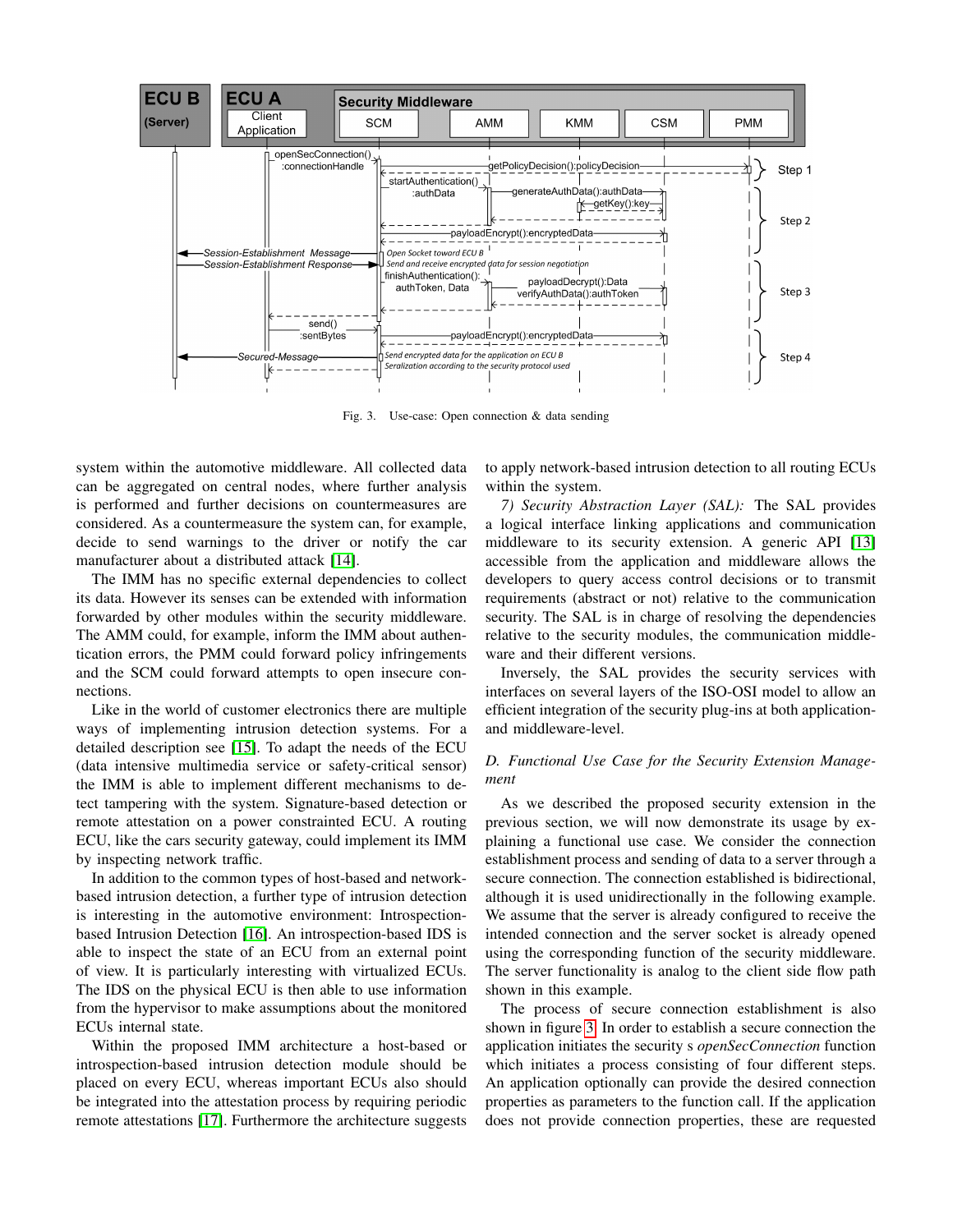from the PMM (default parameters are provided to prevent connection misconfiguration).

In the first step, the SCM requests a policy decision from the PMM whether the establishment of the intended connection is permitted. In case the connection is denied, the PMM informs the IMM about the possible intrusion.

After the SCM assured that the connection is permitted, the authentication phase starts in the second step with a call to the AMM, which prepares the authentication handshake by calling the CSM. The CSM then directly requests the corresponding key material from the KMM. The SCM is then able to request encryption of payload from the CSM.

Now the SCM establishes a connection to the server and requests the AMM to finish the authentication phase in the third step. The AMM handles the necessary handshake used in the underlying authentication protocol. At the end of step three the authentication is finished and a secure connection is established between client and server. The application is now able to send data through the secure connection in step four. The payload is sent by the communication middleware using the properties and keys specified within the connection previously established.

This example presents a simple three-way authentication handshake, but more complex handshakes are supported as well. The SCM processes the additional exchanged messages in a same way in step two and three. Considering the time demanding requirements for start-up and during the runtime, the connection establishment and exchange of session keys can already be accomplished at the assembly line.

#### *E. Error Management*

Adding security into cars should not degrade performance or produce faults within the application or middleware. We consider as fault any interruption of the normal operativeness of a subsystem or of any of its sub-components. This includes both accidental events and intentional ones (e.g. caused by attacks). The latter ones are difficult to detect, differentiate and isolate. When a fault occurs, fault detection mechanisms should be able to identify the fault and create awareness, so that in a second step the system is able to restore the disturbed service.

This section discusses a reaction scenario for an automotive *fail safe mode*. This process occurs if the system is unable to restore security services for a sufficient level of functionality. The measures can be summarized as two steps. First the system should be able to shutdown the disturbed services completely or partly and second adapt other uncompromised services to reduce the impact of the error and the surface of attack (e.g. deactivation of external communication means, limitation of the driving speed or the engines revolutions per minute, audio or visual signaling of the error status). A complete system deactivation is infeasible since for obvious safety reasons the car needs to be movable even while in fail safe mode. The fail safe mode has to be used as a last resort since attacks could aim at leveraging from starting this mode in

order to either take advantage of the partial security disabling or simply to limit the car performance and functionality.

This security architecture is aimed at limiting errors and their propagation. Our focus is to limit presence of single points of failure (SPOF) inducing latency and system blocking. Every ECU is independent in term of security decisions and communication channel establishment and does not rely on any central entity. Though in order to avoid too much redundancy in the system, centralized interfaces are provided in the architecture for cryptographic key or policy distribution.

## *F. SEIS Prototypes*

To highlight the concepts mentioned above, two prototypes were developed. They both present use cases including onboard and V2X communications.

*1) Automotive authentication with central trust-anchor for secure software download:* With the ECUs' functionalities being increasingly integrated via software, the creation of new software-based functionality is taking up more and more of the development effort. As a result, the life cycle of automotive software is changing and approaching that of the regular software industry. The increasing integration of Internet connectivity is presenting new challenges in the way of an increased need for regular security updates but also offers novel ways of how to solve this problem. It is the goal of this demonstrator to show a cost-effective but secure way to implement remote software updates using wireless connections, such as the driver's domestic wireless LAN or cell phone. Furthermore, we also enable the driver to install additional features via an online marketplace.

In this demonstrator, we implement a proof of concept that facilitates secure software updates. To support software maintenance we continuously inspect the ECUs' software using software attestation techniques and thus create a verifiable software platform. If an ECU's firmware check yields to the result that it has been manipulated or just out of date, appropriate options can be presented.

*2) Security proxy architecture for secure CE device integration:* Consumer electronics (CE) devices are now belonging to our daily life and propose very innovative use cases when combined with a car. Their integration can prevent from expansive software and hardware updates. But to do so, more secure and deeper integration is necessary. Mobility and potential misconfiguration make them a big security threat. Due to safety and security reasons, direct communication between CE device and ECU is not allowed. Such a communication requires protocol decoupling at the network access level: a communication proxy. The proxy is in charge of integrating the CE device and enforcing the necessary security measures to maintain a sufficient security level.

This prototype proposes a CE adaptive security architecture enforcing decoupling of security mechanisms between inside and outside with performances suitable for infotainment use cases [\[18\]](#page-8-5). The proxy relies on the security middleware presented earlier. It adapts its security services based on the security capacities and the integrity measurement provided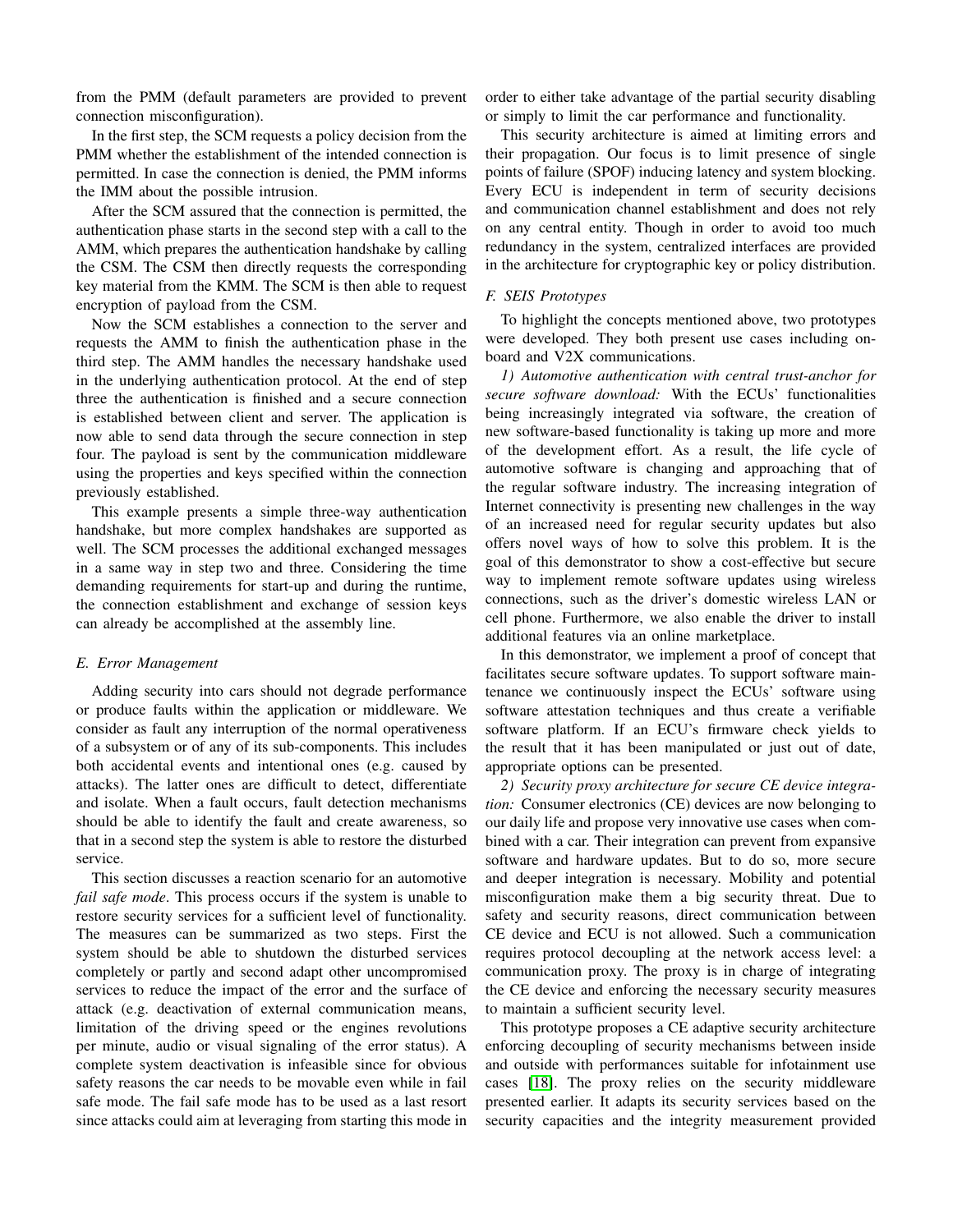by the CE device and provides cooperation mechanisms with ECUs for optimal security enforcement thanks to a in-band signaling protocol, supported by the middleware.

### IV. RELATED WORK

# <span id="page-7-3"></span>*A. Security Communication Middleware*

Traditional middlewares already provide security, e.g. message encryption and access control mechanisms [\[19\]](#page-8-6). But most of them do not fulfill the necessary functional and security requirements of automotive applications [\[20\]](#page-8-7) at the same time. Besides, they usually do not propose suitable modularization in order to provide software/hardware-based security or different versions offering different security levels.

In recent years the avionics industry has been confronted with the same problems and is increasingly willing to intensify communication with the outside (e.g. ground-based communication partners) and to tether infotainment services to customers' CE devices. Despite few available research work the main approaches tend towards firewalls and physical network separation [\[21\]](#page-8-8) and strong security protocols [\[22\]](#page-8-9).

#### *B. Automotive Security Projects*

A few years ago, car makers and the research community realized the importance of automotive security and launched several projects for both in-car and V2X security. This section does not provide an exhaustive list of projects but presents some major ones. The SeVeCom project [\[23\]](#page-8-10) addressed the security of future vehicle communication network and designed security mechanisms for encryption and authentication at the edge of the car.  $\sin^{TD}$  [\[24\]](#page-8-11) developed the associated V2X communication platform, but both of them did not consider on-board security otherwise.

OVERSEE [\[25\]](#page-8-12) proposed a reduction of the number of ECUs to increase security and suggested a virtualization architecture; Super-ECUs host smaller application ECUs and virtualize the on-board network. EVITA [\[7\]](#page-7-8) like SEIS aimed at securing the on-board network. It proposed a modular security framework: all ECUs are managed by a *Security Master* in charge of communication security and runtime monitoring. Additionally, this project developed its own versions of secure hardware platforms providing secure boot and secure storage. Albeit aiming to secure the on-board network like SEIS, these two projects (OVERSEE & EVITA) do not consider IPbased communications and rely on centralized architectures presenting a risk of SPOF.

## V. CONCLUSION AND FUTURE WORK

<span id="page-7-4"></span>Automotive security has become essential, especially with the arrival of IP standards in car. In this paper we presented a security middleware extension which is independant from the middleware and which offers variable and adaptable level of security for on-board components and communications. Our approach proposes concrete mechanisms and runtime functionality to enforce in-car security for IP-based communication networks. The features of this security architecture have been implemented in two prototypes, presenting realistic and security-relevant automotive use cases.

In future work, we want to keep on specifying the security middleware management to integrate existing and car adapted standards for policy update, re-keying process or initial key distribution. In addition, we want to define a security driven migration strategy to allow the cohabitation of secure IPbased middleware with traditional bus technologies, offering a lower security level (CAN, MOST) and to potentially and partly integrate our architecture with existing non-IP-based middleware such as AUTOSAR.

## ACKNOWLEDGMENT

The research presented here, took place within the project SEIS - Security in Embedded IP-based Systems. The research project explores the usage of the Internet Protocol (IP) as a common and secure communication basis for electronic control units in vehicles. The project is partially funded by the German Federal Ministry of Education and Research (support codes 01BV0900 - 01BV0917). We would like to thank all SEIS partners directly or indirectly involved in our research.

## **REFERENCES**

- <span id="page-7-0"></span>[1] Karl Koscher, Alexei Czeskis, Franziska Roesner, Shwetak Patel, Tadayoshi Kohno, Stephen Checkoway, Damon McCoy, Brian Kantor, Danny Anderson, Hovav Shacham, and Stefan Savage: Experimental Security Analysis of a Modern Automobile. In Proceedings of IEEE Symposium on Security and Privacy, pp 447–462, IEEE Computer Society, 2010.
- <span id="page-7-1"></span>[2] Stephen Checkoway, Damon McCoy, Brian Kantor, Danny Anderson, Hovav Shacham, Stefan Savage, Karl Koscher, Alexei Czeskis, Franziska Roesner, and Tadayoshi Kohno: Comprehensive Experimental Analyses of Automotive Attack Surfaces. In Proceedings of the 20th USENIX conference on Security, pp 6–6, USENIX Association, 2011.
- <span id="page-7-2"></span>[3] Michael Glass, Daniel Herrscher, Herbert Meier, and Martin Piastowski: SEIS - Security in Embedded IP-based Systems. In ATZelektronik worldwide, vol. 2010-01, pp 36–40, 2010.
- <span id="page-7-5"></span>[4] Maier, A.: Ethernet - The standard for In-car Communication. In 2nd Ethernet & IP @ Automotive Technology Day, Regensburg, 2012 http://www.ethernettechnologyday.com/downloads/18\_Alexander\_Maier\_- \_BMW.pdf
- <span id="page-7-6"></span>[5] Danny Dolev and Andrew C. Yao: On the Security of Public Key Protocols. In Foundations of Computer Science, 22nd Annual Symposium on Computer Science, pp. 350 –357, Stanford University, 1981.
- <span id="page-7-7"></span>[6] Roland Bless, Gerrit Grotewold, Christian Haas, Boris Hackstein, Stefan Hofmann, Anke Jentzsch, Alexander Kiening, Christoph Krauß, Julian Lamberty, Michael Müter, Peter Schoo, Lars Völker, and Christoph Werle: A Security Model for Future Vehicular Electronic Infrastructures. In 8th Embedded Security in Cars, 2010.
- <span id="page-7-8"></span>[7] Benjamin Weyl, Marko Wolf, Frank Zweers, Timo Gendrullis, Muhammad Sabir Idrees, Hendrik Schweppe, and Yves Roudier: Secure Onboard Architecture Specifications. Technical Report, EVITA Project, 2010.
- <span id="page-7-9"></span>[8] Oliver Bubeck, Jens Gramm, Markus Ihle, Jamshid Shokrollahi, Robert Szerwinski, and Martin Emele: A Hardware Security Module for Engine Control Units. In 9th Embedded Security in Cars Conference, 2011.
- <span id="page-7-10"></span>[9] R. L. Rivest, A. Shamir, and L. Adleman: A Method for Obtaining Digital Signatures and Public-Key Cryptosystems. In Communications of the ACM, vol. 21(2), pp 120–126, ACM, 1978.
- <span id="page-7-11"></span>[10] Neal Koblitz: Elliptic Curve Cryptosystems. In Mathematics of Computation, vol. 48(177), pp 203–209, 1987.
- <span id="page-7-12"></span>[11] Victor S. Miller: Use of Elliptic Curves in Cryptography. In Proceedings of Advances in Cryptology, pp 417–426, 1985.
- <span id="page-7-13"></span>[12] IEEE: IEEE 1003.1-2001 Standard for IEEE Information Technology - Portable Operating System Interface (POSIX(R)), [http://standards.ieee.org/findstds/standard/1003.1-2001.html,](http://standards.ieee.org/findstds/standard/1003.1-2001.html) 2001.